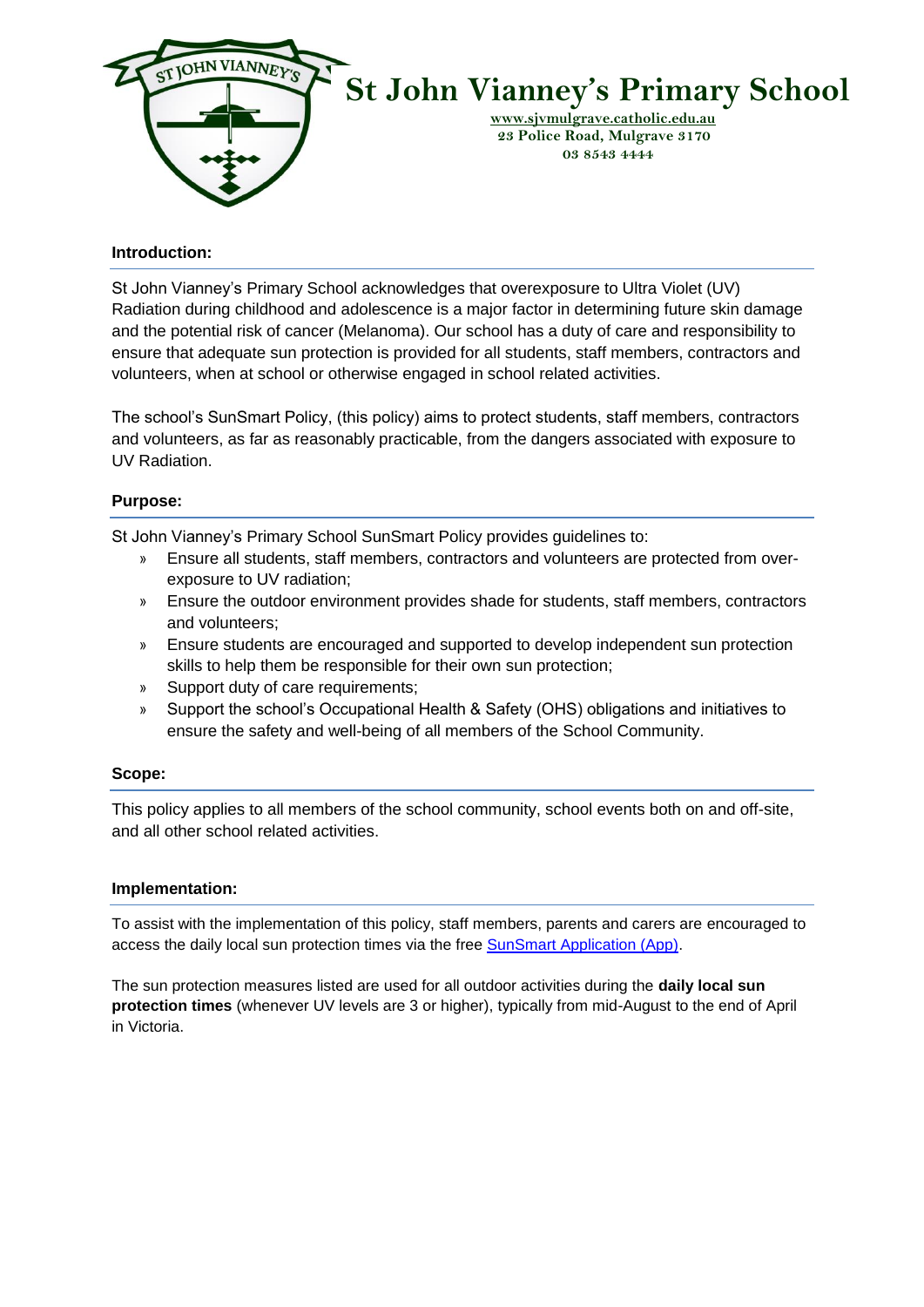| St John Vianney's Primary School | System Update: 13.03. 2019        |
|----------------------------------|-----------------------------------|
| Version 0.1                      | Date of Next Review: 13, 03, 2022 |

St John Vianney's Primary School encourages students, staff members, contractors and volunteers to protect themselves from UV Radiation in five ways.



**Yourself in five ways from Skin Cancer** 

# **Healthy Physical Environment:**

## **1. Seek Shade:**

St John Vianney's Primary School will ensure that there is sufficient shelter and trees to provide shade in outdoor spaces particularly in high-use areas, e.g. where students have lunch, canteen, assemblies, sports, outdoor lessons and popular play spaces.

The school will ensure:

- » The availability of shade is considered when planning all other outdoor activities;
- » Students are encouraged to use available areas of shade when outside;
- » Students who do not have appropriate hats or outdoor clothing will not be permitted in the sun;
- » An assessment of shade is conducted at least annually to determine the current availability and quality of shade;
- » In consultation with the Principal/ Leadership shade provision is considered in plans for future buildings and grounds.

## **Behaviours - Healthy Social Environment:**

#### **2. Slip on Sun Protective Clothing:**

St John Vianney's Primary School acknowledges that clothing is the most protective barrier from UV Radiation. Sun protective clothing is included in our school uniform / dress code. This includes shirts with collars and elbow-length sleeves, longer dresses and shorts. Rash vests or t-shirts are also required for all outdoor swimming.

Staff members, contractors and volunteers are also encouraged to consider sun protective clothing when conducting or participating in outdoor activities.

## **3. Slap on Sun Protective Hats:**

All St John Vianney's Primary School students and staff are required in Terms 1 &4 to wear a hat that protects their face, neck and ears (legionnaire, broad-brimmed or bucket hat preferred), whenever they are outside.

Peak caps and visors are not considered a suitable alternative.

## **4. Slop on Sunscreen:**

Parent's & Carer's must ensure that their child provides their own SPF30+ (or higher) broadspectrum, water-resistant sunscreen. In the absence of a student providing their own SPF30+ (or higher) broad-spectrum, water-resistant sunscreen, staff members will offer a school purchased product to the student.

Parent's & Carer's are reminded that in this instance St John Vianney's Primary School cannot be held responsible for any subsequent reaction that the student may experience as a result of the application of school sunscreen.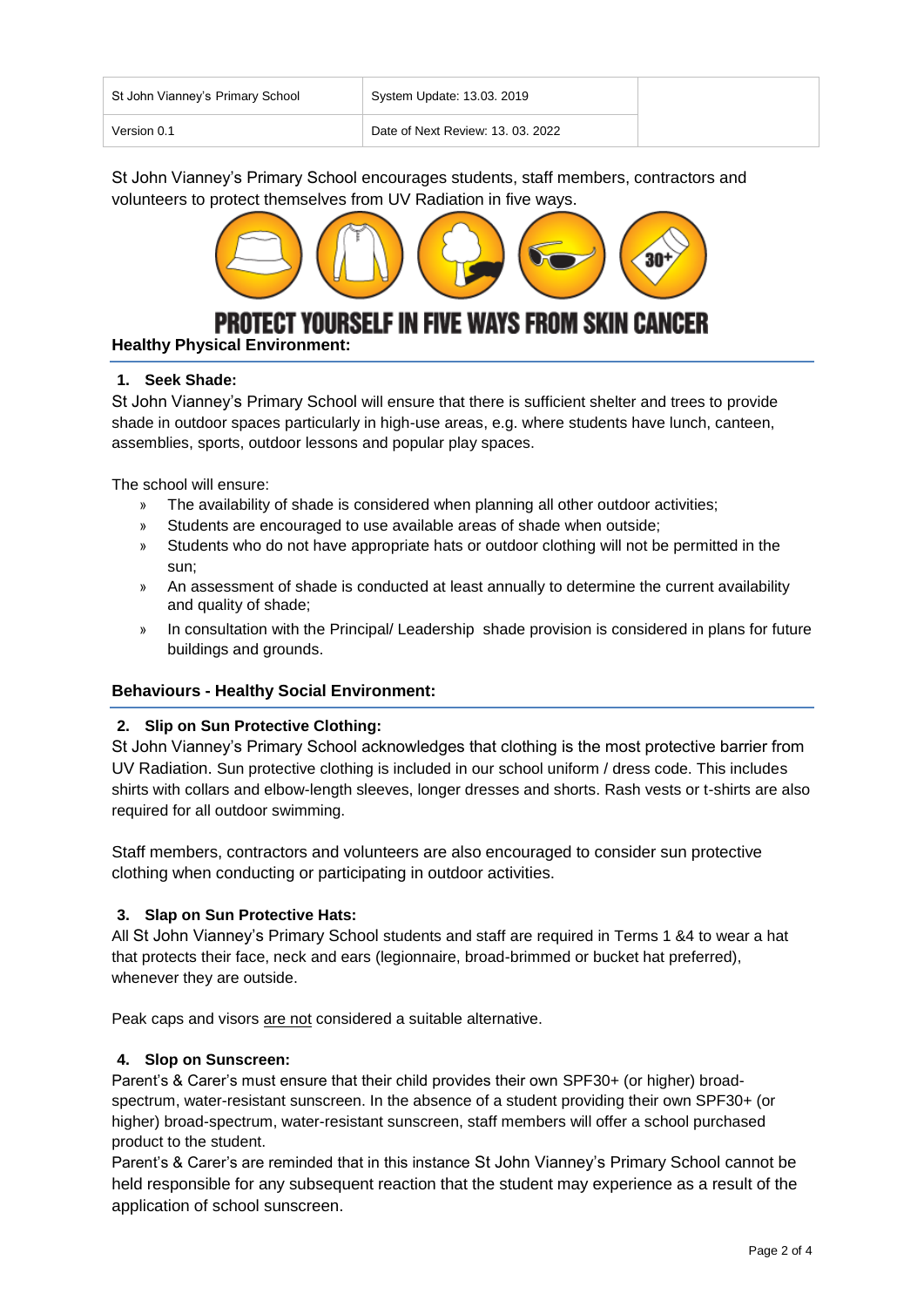| St John Vianney's Primary School | System Update: 13.03. 2019        |
|----------------------------------|-----------------------------------|
| Version 0.1                      | Date of Next Review: 13, 03, 2022 |

Sunscreen is applied in accordance with the manufacturer's directions (applied where practicable at least 20 minutes before going outdoors and reapplied where practicable every two hours, or more frequently if sweating or swimming.

- » Parents are strongly encouraged to ensure their child has applied sunscreen before coming to school
- » Staff will remind students periodically to apply their own sunscreen before going outdoors
- » Strategies are in place to remind students to apply sunscreen before going outdoors (e.g. mentioned periodically at assemblies, reminder notices, sunscreen monitors, sunscreen buddies).

# **5. Slide on Sunglasses: ( if practical):**

Where practical students, staff members, contractors and volunteers are encouraged to wear close-fitting, wrap-around sunglasses that meet the Australian Standard 1067 (Sunglasses: Category 2, 3 or 4) and cover as much of the eye area as possible.

# **Learning & Skills:**

St John Vianney's Primary School ensures that programs relating to sun protection are included in the curriculum for all year levels. Students are encouraged to be involved in intiatives to promote and model sun protection measures to the whole school community.

# **Engaging Students, Staff Members, Contractors, Parents & Carer's:**

St John Vianney's Primary School ensures SunSmart behaviours are regularly reinforced and promoted to the whole school community. This is achieved via the school newsletter, school website, staff and parent meetings, school assemblies and at student enrolment/new staff orientation.

As part of the school's SunSmart risk management strategy (OHS) and role-modelling, students, staff members, contractors and volunteers are required to in Terms 1 & 4 of the school year:

- » Wear a sun protective hat, covering clothing and, if practical, sunglasses;
- » Apply sunscreen;
- » Seek shade whenever possible.

## **Monitoring & Review:**

St John Vianney's Primary School's, Principal & Leadership Team, staff and where practical the Education Advisory Board will monitor and review the effectiveness of the school's SunSmart policy and revise the policy where required (at least once every three years) by completing a policy review and membership with SunSmart at [sunsmart.com.au](http://sunsmart.com.au/)

SunSmart policy updates and requirements will be made available to Staff members, parents & carers, contractors and volunteers.

Reviewed: November 2019 Next Policy Review November 2022

#### **References:**

*[Anti-Cancer Council –](https://www.cancer.org.au/preventing-cancer/sun-protection/sunsmart-schools/primary-school-resource.html) SunSmart Schools [Victorian Department of Education, Sun & UV Protection Policy 2019](https://www.education.vic.gov.au/school/principals/spag/health/Pages/sun.aspx)*